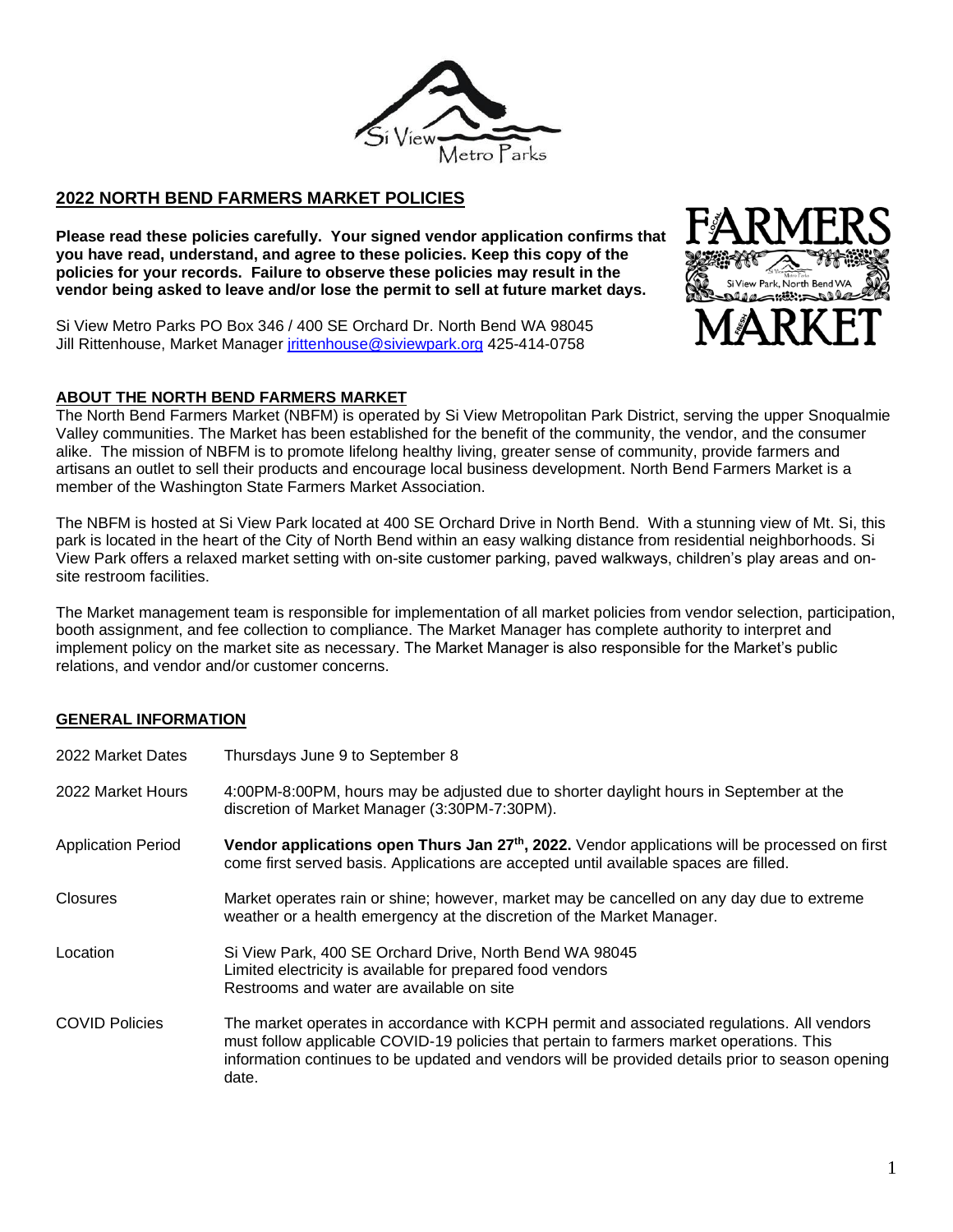#### **VENDOR CATEGORIES**

**Each Vendor must complete an application once per year and pay the annual application fee to be considered eligible to participate. Youth vendors are exempt from the application fee.** Accepted vendors are responsible for timely payment of weekly booth fees throughout the season**.** 

All NBFM Vendors must grow, craft, prepare or process what they sell. **This market does not accept vendors with resale items.** Principle vendor may send other representatives (such as family members, partners, partner farms, employees) to sell in their place at the market. **It is the responsibility of the principal owner to ensure that their representatives are aware of the NBMF Policies**. NBFM is a member of Washington Farmers Market Association. Per the Roots Guidelines, at least 50% of the season's available vendor spaces shall be reserved for farmers/processors, up to 20% for prepared foods, up to 20% for artisans, and up to 10% may be used for local non-profit organizations/local business sponsors. All vendors are expected to bring quality items to the market. Misrepresentation of products sold at the NBFM shall be considered cause for dismissal from the NBFM.

**Farmers** must own, rent, or lease their land in Washington State. The farmer must be an active owner and operator of the farming operation and may not be operating the business under a franchise agreement. No farm resellers are permitted at this market. Farmers may sell value-added items for example – jams, jellies, wreaths, soaps etc. Farmers with organic products must be certified in accordance with Washington State law and standards set forth by the national organic program. All farmers are required to adhere to the King County Health Department requirements regarding sampling. A food handler's permit is required if providing sampling. The market manager or designated staff will inspect farm vendors sampling for proper hand washing station set up and use, and sanitary handling of produce samples.

**Food processors** include vendors who have cooked, baked, or otherwise treated the product they sell such as juices/ciders/wines/craft beers, preserved foods, jams, pastries, pasta, granola, and baked goods that are not prepared on site. Vendor must be an active owner/operator of the business and may not be operating under a franchise agreement. Processed food products should use ingredients from Washington State as much as possible. Processors may include someone who processes produce grown on their own property into a value-added product such as jams, cider, salsa, or other food items stemming from the vendors crops. Processors may also include those who raise the basic ingredient(s) of a product, but who must send it out for fundamental processing before creating the value-added product. Processed food vendors must be licensed by the Washington State Department of Agriculture as a food processor and follow all the King County Health Department regulations. Processed foods, including honey, must be labeled according to Washington State labeling requirements. All processed food vendors must have a current King County Health Department food handler's permit and disclose the commercial kitchen where they have prepared the food. The market manager or designated staff will inspect food processors sampling for proper hand washing station set up and use, and sanitary handling of samples. Qualified Washington wineries, breweries/microbreweries and distilleries may only sell products for off-premises consumption with a farmer's market endorsement from WSLCB.

**Prepared food** vendors include freshly made foods, available for sale and immediate consumption on site. Priority is given to vendors preparing food from raw ingredients and using ingredients grown and/or produced in Washington State and/or purchased by participating market farmers. Vendor may not be operating under a franchise agreement. All food vendors will be required to submit a menu or brochure of what is intended to be served. Items prepared ahead of the market – for example dough or sauces must be prepared in a licensed commercial kitchen. Prepared food vendors are required to have all health department permitting in place prior to selling at the market. For questions regarding permits, please contact King County Health Department. The market manager or designated staff will inspect prepared food vendor booths for proper hand washing station set up and use, temperatures of hot and cold foods, and sanitary handling of samples.

**Artisans** are persons who craft with their own hands the products they offer for sale. This can include second-hand items that are recycled, re-purposed and/or skillfully and creatively refurbished for new or improved use. No CBD or any other consumable marijuana products are allowed at this market. Artisans are selected based on quality of work, originality, artist resume, and market enhancement. Up to 20% of the available season spaces may be reserved for artisans. Selection is at the discretion of the Market Manager. Artisans must submit photos of their products with the application.

**Youth Booths** are for youths under 18. They may participate in the market as vendors at a reduced booth rate of \$15 for a 10x10 booth space when gross sales do not exceed \$200. The vendor application fee is waived. Youth booth space is limited to one space each week. A Youth Booth vendor is limited to 4 times per market season. Youths between ages of 16-18 who desire to attend more often should consider attending as an adult vendor. All products must be hand crafted or grown by the youth vendor. Youth vendors may grow and sell flowers, plant starts, fruits and vegetables. Youth vendors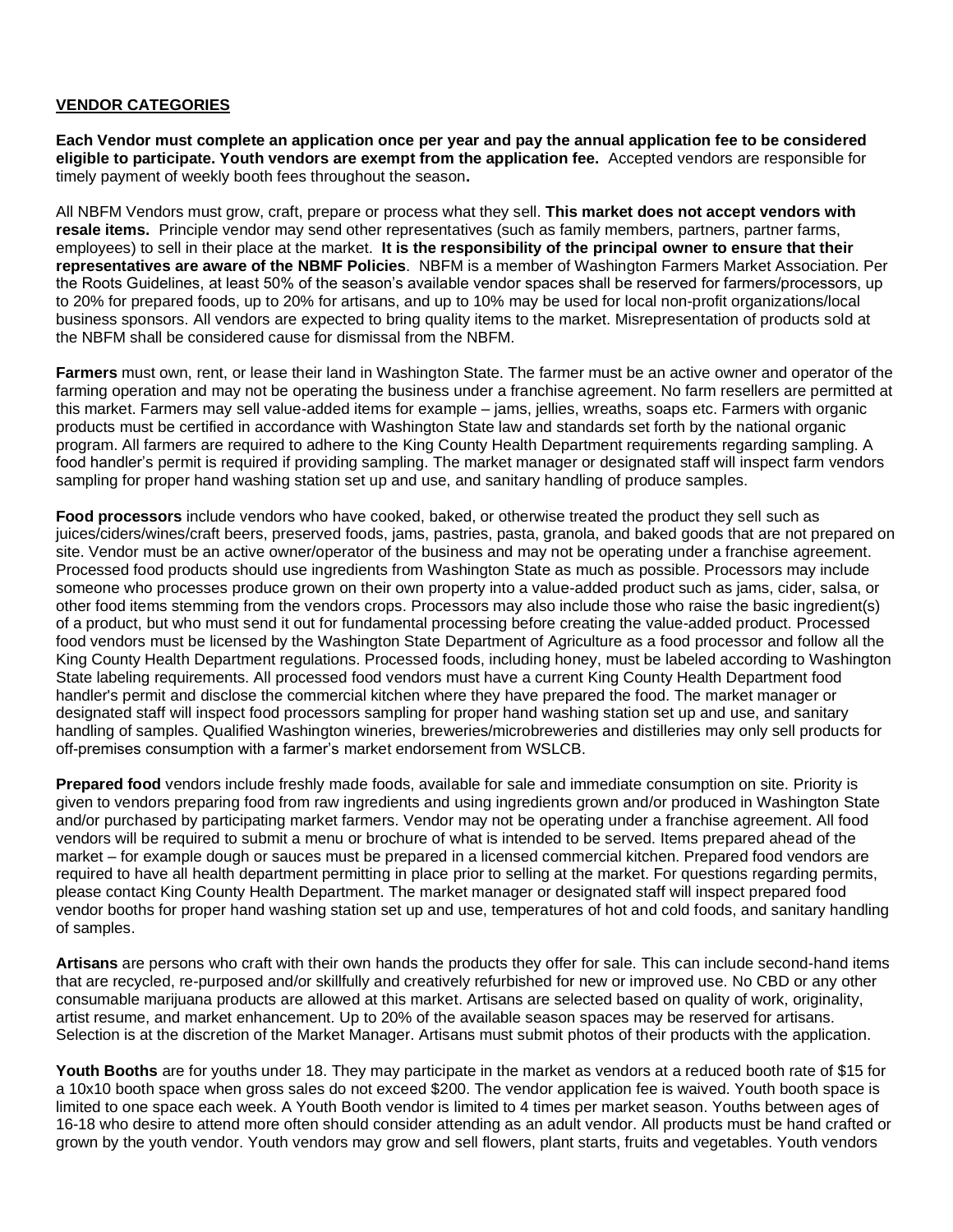may also sell crafts. Youth vendors are not allowed to vend prepared food, processed food, meat, eggs, or milk. All youth vendors under the age of 14 must have a parent or guardian present at the market during the entire market. Youth vendors whose gross sales for the week are greater than \$200 must pay the full booth fee.

**Non-profit booths** are intended for local non-profit groups for educational/informational purpose only with no onsite sales. Fundraising should not be the primary purpose for attending the market. Non-profits in the free booth are not allowed to sell or give away food items. While the weekly booth fee can be waived, the annual application fee must be paid in full. Non-profit booth space is limited to 10% of the available season booth spaces, and each non-profit group is limited to 4 free market days per season. Non-profit organizations must provide proof of their 501(c) (3) status with the application.

**Business sponsor promotions** are intended for local business who may not otherwise qualify to vend at the market. As a member of the Washington State Farmers Market Association (WSFMA), vendors whose products are either not produced, processed, or created in Washington State by the vendor, or funding, marketing, or other assistance given to vendors comes from a source separate from the vendor, are not allowed to sell at member markets. These include resellers, commercial or imported items, secondhand items (unless upcycled to new use), franchises, and out of state businesses. However, **vendors who are not allowed to sell at WSFMA Markets are allowed to sponsor market events/activities, as long as they are not selling or taking orders to sell at the market**. All market sponsors using booth space must pay appropriate sponsorship fees and adhere to market rules.

## **FOOD ASSISTANCE PROGRAMS AT NBFM**

**FMNP:** The FMNP (Farmers Market Nutrition Program) includes vouchers for WIC and SFMNP clients. Only certified farmers may accept FMNP program coupons for WIC and SFMNP. WIC vouchers can be used for fresh vegetables, fresh fruit, and fresh herbs. SFMNP vouchers may also be redeemed for honey from a FMNP certified honey vendor. Change cannot be given for the vouchers. Vouchers redeemed may be stamped by market management. Participating vendors must display provided program signage in their booth.

**EBT:** EBT (Electronic Benefit Transfer) benefits can be exchanged to NBFM market currency (i.e., NBFM wooden tokens) at the market management booth to purchase fruits, vegetables, eggs, meats, fish, poultry, dairy products, seeds, and plants intended for growing food. The market currency cannot be used to purchase non-food items or prepared, ready to eat foods or hot foods. Vendors may not set a minimum purchase requirement for purchases with tokens. No cash can be given as change for the tokens. Participating vendors must display provided program signage in their booth. Tokens are submitted in the vendor sales report packet to market management for reimbursement.

**SNAP Match**: SNAP incentives can only be used for fresh fruits, vegetables, mushrooms, fresh herbs, and edible plant starts. No cash can be given as change for the incentives. Participating vendors must display provided program signage in their booth. Incentives are submitted in the vendor sales report packet to market management for reimbursement.

## **LICENSES, INSURANCE AND PERMITS**

All vendors must comply with all applicable laws, ordinances, and regulations. Copies of necessary licenses and permits must be provided to market management. All vendors must provide proof of Washington State business license. All vendors must provide proof of automobile insurance for on-site vehicles. All food vendors are responsible for obtaining general liability insurance with minimum of \$1,000,000 per occurrence and providing a Certificate of Insurance with the Si View Metropolitan Park District listed as an additional insured. General liability insurance is strongly recommended for all vendors.

All food vendors must comply with King County Health Department requirements. These may include food workers permit, temporary food service permit, or exemption from permit. For more information, please contact King County Health Department prior to applying for vendor space at the market.

## **SALES TAXES AND SCALES**

All Vendors are responsible for reporting and paying all applicable taxes needed to do business in the State of Washington. Vendors are required to have a Washington State Master Business License Number (UBI) and must supply this tax number at the time of application.

Vendors selling produce by weight must provide their own scales. Scales must be "legal for trade" and are subject to inspection by the Dept. of Agriculture – Weights and Management Program at any time during the market season. If vendors choose to not use a scale, selling by piece or bag (not weight) is allowed.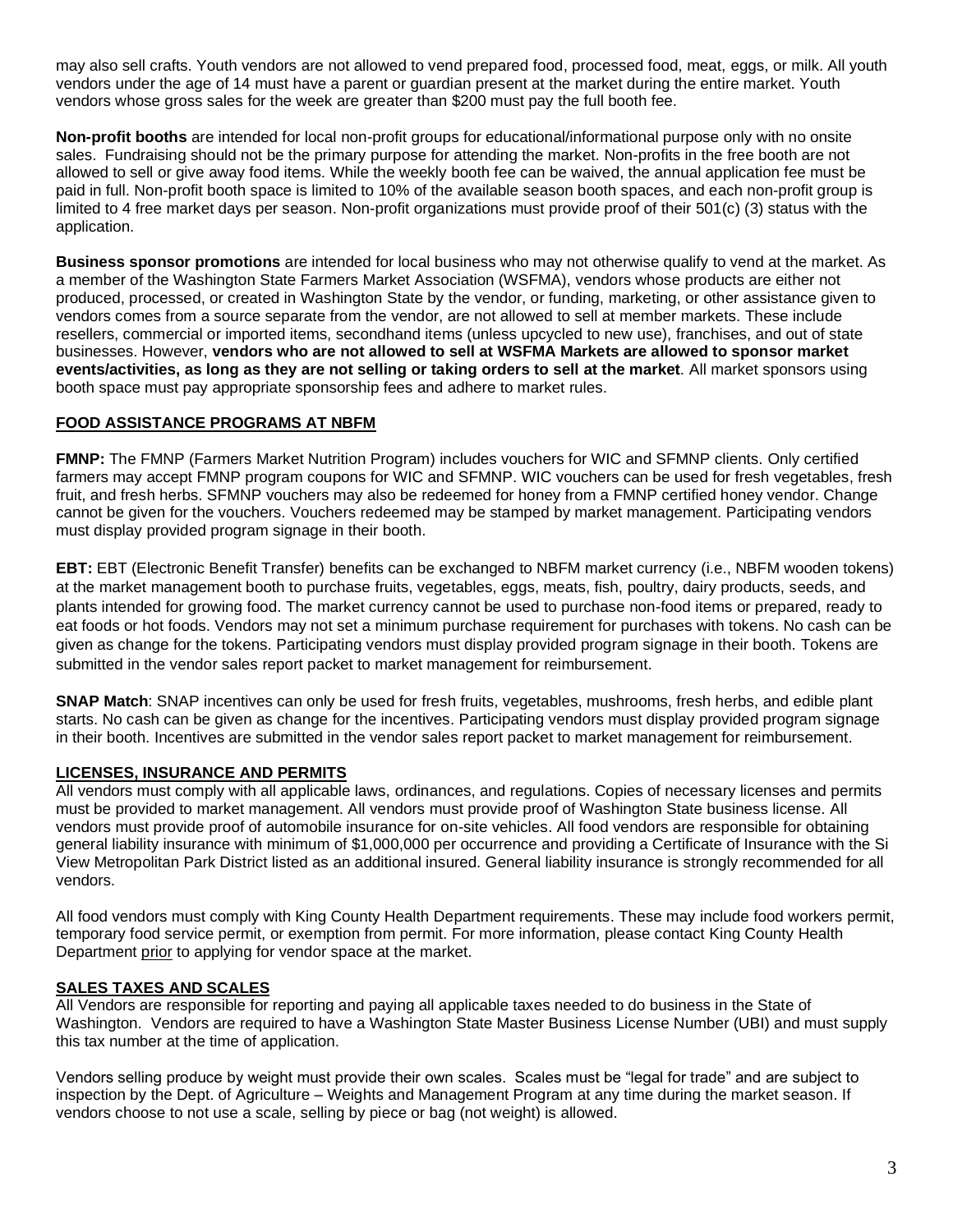## **WASHINGTON STATE PLASTIC BAG BAN**

Farmers markets operating in Washington State are subject to the Statewide ban on single-use plastic bags. In an effort to reduce pollution in Washington's recycling facilities, waterways, and roadways, Washington State adopted a statewide bag ban in 2021 which applies to vendors selling at Farmers Markets.

### **SAFETY**

All Vendors are responsible for the safe installation of their own tables, awnings, canopies, signs, banners, and similar objects which add to the festive nature of the market atmosphere. **Everything must be properly secured in case of inclement weather.** All vendors who wish to erect canopies on the site are required to have their canopies sufficiently and safely anchored to the ground from the time their canopy is put up to the time it is taken down. Any vendor who fails to properly anchor his or her canopy will not be allowed to sell at the farmers market on that market day unless that vendor chooses to take down and stow their canopy and sell without it. All vendor displays must be arranged in a manner to minimize the chance of customer accidents. Vendors should pay special attention to boxes, tables etc. and avoid creating tripping hazards within the booth. Final placement of displays is the discretion of the market manager.

### **MARKET AND SPACE ASSIGNMENT**

All booth spaces measure approximately 10 x 10 feet. Vendors requiring additional space may reserve a 10x20 space; a \$30 weekly booth fee applies to each 10 x 10 space reserved. Vendors needing electricity must specify that in the application. Electricity is not available at all booth locations. Vendors will receive their booth assignment upon arrival on site on each market day. NBFM does not provide tents, tables, weights etc. Very limited number of tents and tables may be available for rental with advance reservation from market management (additional fees apply). Booth assignments are made based on the balancing needs of the market and may change weekly to fill vacant spots.

#### **BOOTH SHARING**

Some vendors may wish to share a booth with another vendor and split the booth fee. It is expected that both vendors and both vendors' wares will be at all markets attended (not alternate weeks of use between vendors). The annual application fee may also be split between these vendors, but both parties must submit all required licenses and permits.

#### **ANNUAL APPLICATION FEE**

Annual vendor application fee of \$30 must be paid at the time of market application. **This fee is non-refundable.** Youth booths are exempt from the application fee.

#### **BOOTH FEES**

Booth space may be reserved in advance for the full season or selected weeks. Cost per each 10x10 booth space per day is \$30. Daily booth fee may be waived for local non-profit information only booths up to 4 times per season. Youth booth fees may be reduced for up to 4 times per season. All fees are payable to Si View Metro Parks. **Booth fees can be prepaid online or paid to the Vendor Coordinator on each market day**.

#### **BOOTH CANCELLATIONS AND NO SHOWS**

We understand that vacations, medical or other emergencies may transpire throughout the market season. Please notify the Vendor Coordinator well in advance of planned absences. Vendors must notify staff by phone at least 24 hours in advance if they will not be attending the Market on a reserved day. Please call 425-831-1900 to cancel a reservation. **If the market manager is not notified with at least 24-hour notice of an unscheduled absence, the vendor will be charged the day's booth fee, since that is now unused space.** If the Market Manager is not notified that an absence will occur, it will be assumed that you are a NO-SHOW. Those Vendors will be charged their booth fee and the vendor will be required to pay that booth fee prior to set up the following market day.

#### **VENDOR PUNCTUALITY**

The hours of operation for the NBMF are 4:00PM TO 8:00PM. Vendor set up is staged in groups to limit crowding. Set up times are scheduled is between 1:30PM and 3:30PM. Set up time schedule will be provided to approved vendors with weekly market information. Vendors may drive to the unloading area during the set up and take down hours only. Set up is not permitted until Market Manager or designated staff is on site and check in has been opened. Failure to arrive on time may result in forfeiting of the day's booth space. All Vendors must keep their booth open until closing time of 8:00PM. Vendors who sell-out early should post a sign letting customers know they have sold-out and should not leave their possessions unattended. All Vendors must vacate the site by 9:00PM. No selling shall begin before official opening of the market at 4:00PM unless cleared by market management.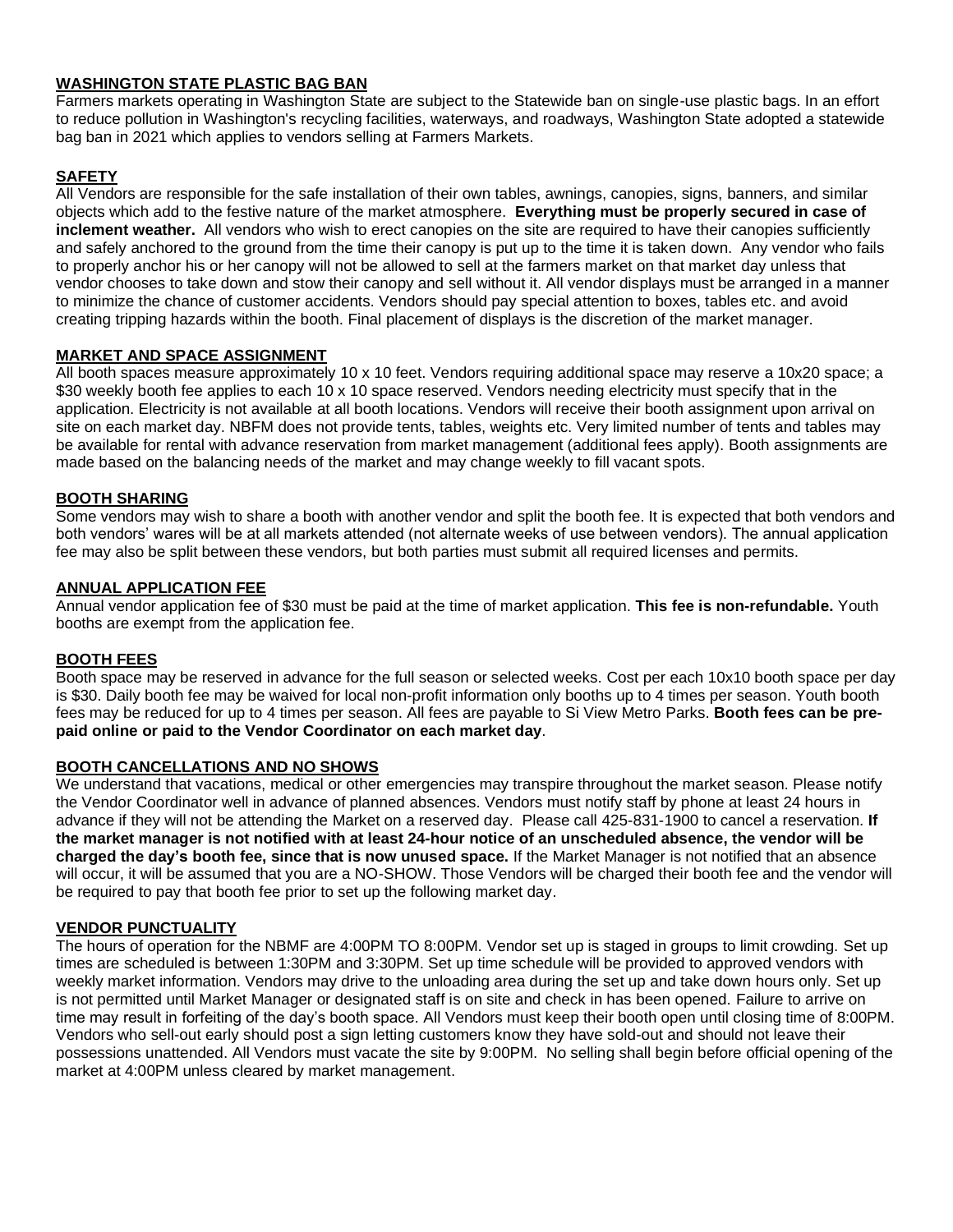# **PARKING**

All prime parking spaces surrounding the market area are reserved for market customers and community center visitors. During market hours, all vendors must park in the designated vendor parking area. Vendors may temporarily park in the market area for unloading/loading only. For the safety of customers, no vehicles are allowed in the market area during market hours of 4:00-8:00PM.

## **SIGNAGE AND PRICING**

Vendor signs are required and should be used and displayed ONLY at the vendor's booth. All signage must be secured to avoid movement, which may cause damage to property or injury to individuals. All Vendors will post a sign identifying the name of the business represented and where it is located. Signs may be adhered ONLY to the Vendor's own equipment. Vendor signs must be displayed before selling begins. All products should be clearly market with their price. Items may be individually tagged or all products with prices may be listed on one or more large signs within the booth space.

Pricing of goods sold is the responsibility of the individual vendors. Vendors are expected to bring quality products to the market. Vendors are not allowed to give items away for free or at below-cost pricing, thus undercutting potential sales of other vendors. Customers who have a legitimate complaint about the product purchased at NBFM should be given a full monetary refund or replacement of equal value. It is the policy of NBFM to satisfy the customer and promote good will. Complaints that seem unfounded or excessive may need to be mediated by the Market management.

## **SALES REPORTS**

Each Vendor is required to turn in a completed sales report at the end of the day. The report envelope is used to submit the booth fee, and provide details includes gross sales for the day. Qualified vendors use this envelope also for submitting FMNP, EBT and SNAP sales and reimbursement requests. **Submitting the report each week is mandatory** for timely payment processing.

## **BOOTH CLEAN-UP**

Vendors are required to maintain their individual selling space in a clean, safe, and sanitary manner. Each Vendor is responsible for keeping his/her booth space clean during the NBFM and for complete clean-up of his/her space at the close of the Market. This includes hauling away any trash or garbage that is generated in or around the booth and sweeping up any product debris left on the ground. Trashcans are available for Vendor use. Vendors will be asked to haul away any oversized items. Vendors should bring their own brooms and dustpans. **SI VIEW METRO PARKS IS NOT RESPONSIBLE FOR ANY ITEMS LEFT ON THE PREMISES**.

## **PETS**

No pets will be allowed in the Vendor's selling area. Service animals are excluded from this policy.

## **COURTESY/CONDUCT**

Vendors and their representatives are expected to conduct themselves in a safe and courteous manner at the NBFM. Any language or behavior considered harmful to the normal operation of the NBFM will be grounds for denial of the Vendor's permit to sell at the NBFM. Consumption of alcoholic beverages or any controlled substance while at the NBFM is prohibited. Any participating Vendor or representative who is under the influence while at the NBFM will be immediately expelled from the Market. **THE UNLAWFUL POSSESSION OR USE OF A CONTROLLED SUBSTANCE OR ALCOHOL WILL NOT BE TOLERATED.** Si View Park is a non-smoking facility. Smoking by Vendors and Customers is not allowed on the grounds or in the facilities.

#### **FIRE REGULATIONS**

Burn barrels, fires, lighted candles, or lamps are not allowed on the grounds. Vendors using grills, heaters or other flame type appliances must have an appropriate fire extinguisher visible and reachable. Open flame appliances and frying operations must also be approved by the fire marshal.

#### **MARKET STAFF RESPONSIBILITIES**

The Market Manager or assigned staff member will be on-site during market hours. The Market Manager's job is to implement NBMF policies. This includes overseeing Market set-up, booth assignments, collection of fees, dispensing information on policies and procedures and ensuring Vendor compliance with all NBMF policies. The Market Manager addresses public concerns and vendor complaints. The Market Manager has complete authority to interpret and implement policy on the Market site, including the authority to rescind stall space for just cause. The Market Manager has the right to cancel the privileges of any Vendor, who, in the opinion of Si View Metro Parks and the NBFM, has willfully violated the rules and regulations governing the NBFM. Vendor grievances will be taken to the Si View Metro Parks Director for review.

- The NBFM reserves the right to prohibit anyone from selling or any product from being sold.
- The NBFM is not responsible for the loss of property or damage.